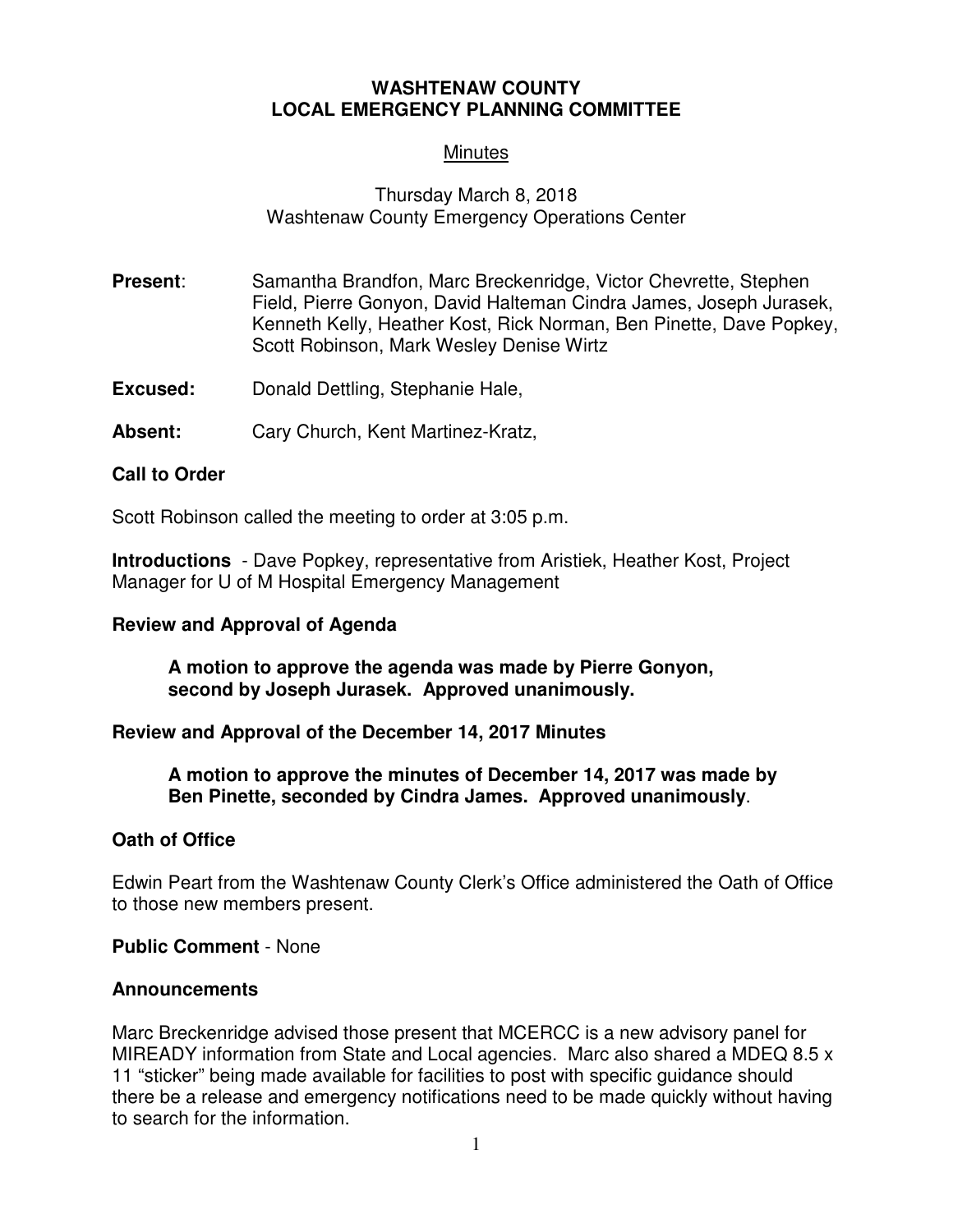LEPC Minutes March 8, 2018 Page Two

## **Old Business**

# **A. Information Coordinator's Report**

Ken Kelly distributed and reviewed his report as follows.

- As of March 7, 47 EHS sites have updated plans o new plans have been created since our last meeting.
- The deadline for Tier II annual report submissions was March 1, 2018.
- According to the database 68 Active Facilities have EHS over the Threshold Planning Quantity. I am in the process of reviewing those reports and will weed out the ones that don't belong on the list and will be in contact with any of them that need to create an Emergency Site Plan.
- I have identified 4 supposedly active sites that have not submitted a Tier II report in the past few years. They are:

RACER TRUST (Willow Run)

Crop Production Services

Artic Coliseum

Artic Glacier

I have sent them emails and am waiting to hear back from them.

 $\circ$  I received a few calls in the past few weeks from operators regarding the new reporting requirements and was able to assist them. I am finding that quite a few facilities are now using out of state firms to handle their reporting. The common drawback I am finding is that these people are not familiar with the facilities and that makes working with them on their plans a little more difficult but we are working through that.